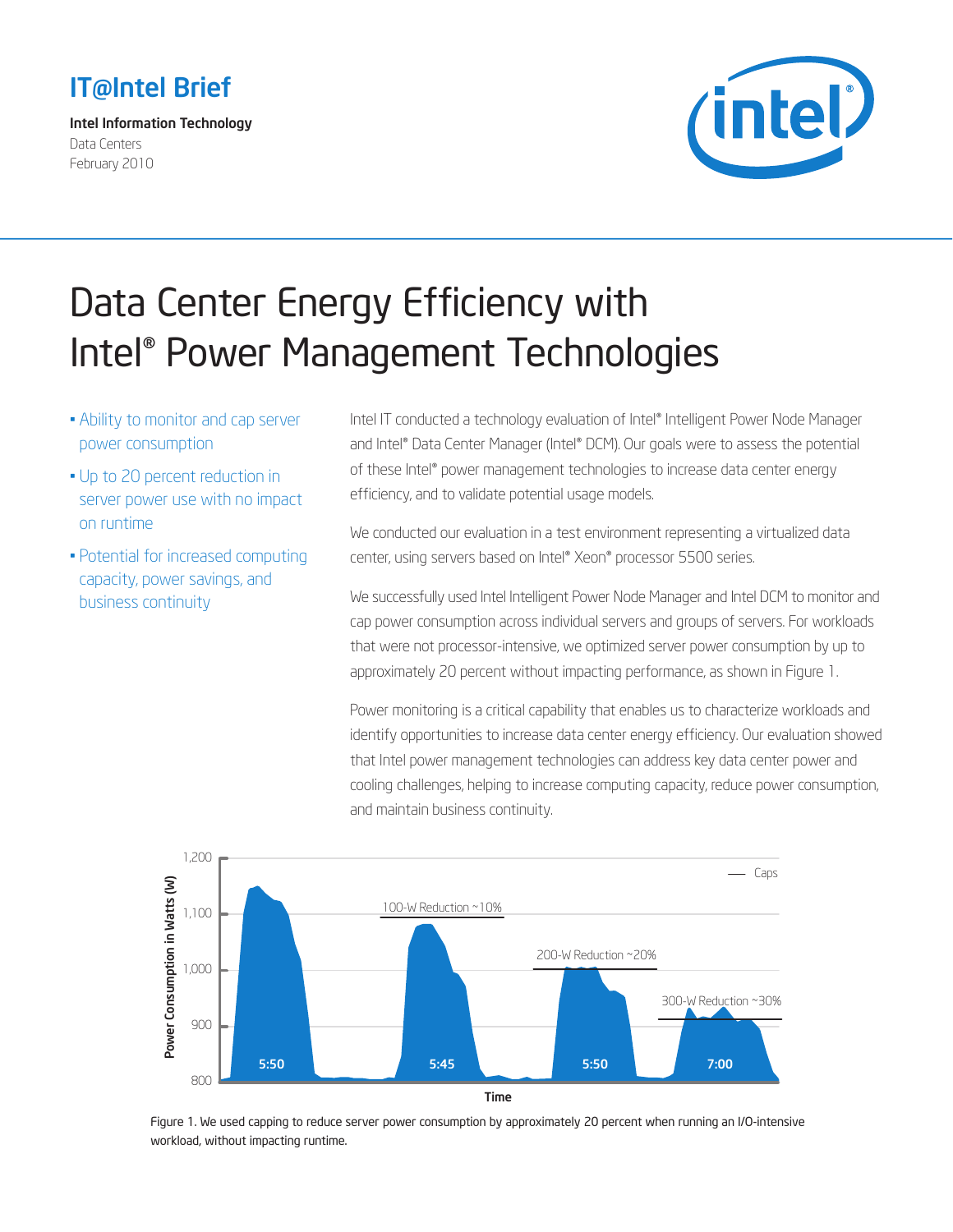## Business Challenge

Intel IT, like other organizations, faces significant data center power and cooling challenges. Rapid growth in demand drives a continual need for more computing resources. This is straining the limits of data center power and cooling capacity. At the same time, power and cooling costs are becoming an increasingly important component of total cost of ownership (TCO).

Ways to accommodate the increasing demand include building new data centers or adding power and cooling capacity to existing data centers. However, both of these options are extremely expensive and take a long time to complete.

Because of this, we are increasingly applying alternative approaches that focus on using existing data center power more efficiently in order to increase computing capacity, cut power costs, and reduce Intel's carbon footprint.

Traditionally, because IT organizations have lacked detailed information about actual server power consumption in everyday use, data center computing capacity has been based on nameplate power, peak server power consumption, or derated power. In practice, server power consumption with real data center workloads is nearly always lower than this. This situation results in overprovisioned data center power, overcooling of IT equipment, and increased TCO.

If we can better understand and control server power consumption, we can more efficiently use existing data center power, resulting in benefits such as increased capacity and reduced power costs. Applied across tens of thousands of servers, this could result in considerable savings.

To this end, we conducted an evaluation of two new Intel power management technologies: Intel Intelligent Power Node Manager and Intel



**VM** Virtual Machine

Data Center Manager. These technologies allow us to monitor and measure server power consumption across the data center, and cap this power consumption at targeted levels.

#### INTEL® INTELLIGENT POWER NODE MANAGER

Intel Intelligent Power Node Manager is an out-of-band power management policy engine available with the Intel Xeon processor 5500 series. It enables regulation of individual server power consumption (power capping) through modulation of the processor's performance (P) and throttle (T) states. It measures and reports actual server power consumption, and provides for power capping to a targeted power budget specified by an enabled console manager. If this budget cannot be maintained, Intel Intelligent Power Node Manager can send alerts to the management console.

#### INTEL® DATA CENTER MANAGER

Intel DCM is a software development kit and reference user interface that provides power and thermal monitoring and management for servers, racks, and groups of servers in data centers. Management console providers and system integrators can use it to build management consoles that employ Intel Intelligent Power Node Manager to monitor and cap the power consumption and temperature of individual servers or groups of servers. Intel DCM can aggregate data from systems enabled with Intel Intelligent Power Node Manager. It lets administrators adjust caps based on server utilization, business conditions, and power consumption trends.

## Data Center Use Cases

We identified several potential data center use cases that take advantage of Intel Intelligent



Power Node Manager and Intel DCM to increase computing capacity, save power, and improve business continuity.

#### CAPACITY MANAGEMENT

By measuring server power consumption, we can more accurately determine data center capacity based on the power that is actually required. This enables us to exploit existing unused power capacity to increase computing capacity and rack density in a power-constrained data center without the need for expensive data center construction or additional power circuits and cooling units.

#### POWER SAVINGS

For workloads that are not constrained by processor performance—such as I/O-intensive and memory-intensive workloads—we may be able to use Intel Intelligent Power Node Manager and Intel DCM to throttle back the server processor without affecting overall performance. As a result, we could reduce server power consumption without risk to service-level agreements (SLAs).

#### BUSINESS CONTINUITY

Once we have employed server power monitoring to characterize our application workloads, we can use capping to help maintain business continuity in the event of a power outage. We can use capping to distribute the remaining power among servers and prioritize business-critical workloads.

## Technology Evaluation

In our technology evaluation, we used Intel Intelligent Power Node Manager and Intel DCM to monitor and cap power consumption of Intel Xeon processor 5500 series-based servers in a test configuration that modeled a virtualized IT environment. Our goals were to:

- • Test the features of Intel Intelligent Power Node Manager and Intel DCM
- • Explore the value of these technologies for our key data center use cases.

#### TEST ENVIRONMENT

Our test environment is shown in Figure 2. The environment included four servers based on Intel Xeon processor X5550, each running a hypervisor and one or more virtualized test workloads. Three of these servers each supported three test workloads in separate virtual machines (VMs); the fourth server ran the test Figure 2. Test environment.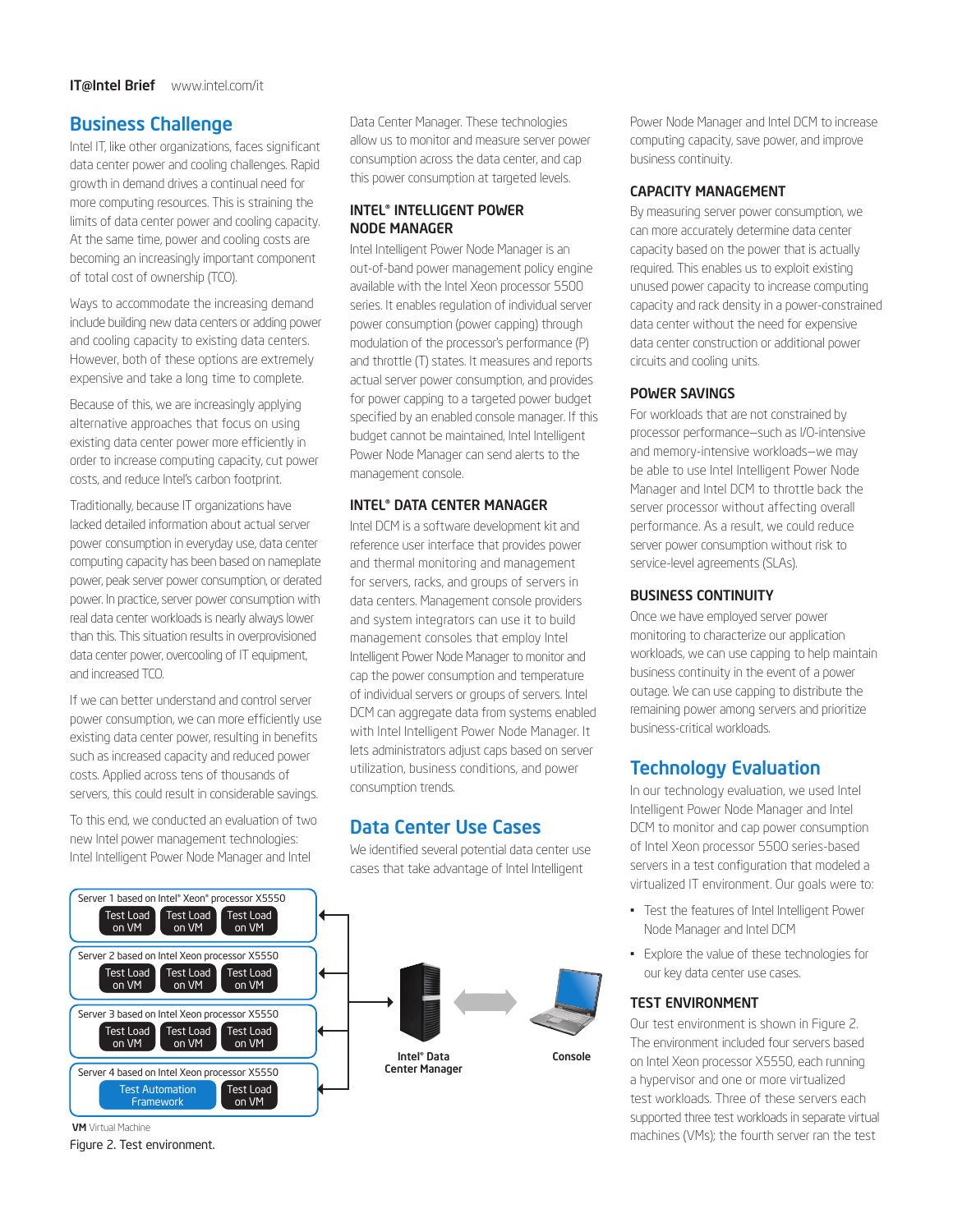#### www.intel.com/it **IT@Intel Brief**

automation framework plus one test workload. This created a total of 10 test workloads, all of which executed simultaneously in our tests.

We used a synthetic workload that generated an adjustable mix of computations and database I/O operations. We tuned the workload to make it more compute-intensive or I/O-intensive, depending on the test. This approach enabled us to create predictable, consistent test loads and to observe how capping affected performance with different types of workload.

#### FEATURE TESTING

We successfully tested the capabilities of Intel Intelligent Power Node Manager and Intel DCM to monitor power consumption and temperature of individual servers and groups of servers, to set caps, and to retain server power utilization data over time.

#### TEST CASES

Our test cases investigated the use of capping for capacity management, power savings, and business continuity.

#### Capacity Management and Power Savings

We measured the effect of capping on runtimes with I/O-intensive and CPU-intensive workloads. In each test, we simultaneously ran 10 identical I/O-intensive or CPU-intensive workloads dispersed across the VMs on our test servers. We first ran the workloads without capping power consumption. We measured power consumption throughout the test and recorded job completion time, defined as the time required for power consumption to return to idle level across the environment.

We then repeated the test using Intel DCM policies and Intel Intelligent Node Manager settings to cap power consumption. In successive repetitions, we progressively reduced power consumption by 100 watts (W) at a time.

With the I/O-intensive workload, we were able to reduce server power consumption by approximately 20 percent, or 200 W, without performance impact, as shown in Figure 1. Each reduction caused Intel Intelligent Power Node Manager to dynamically change the processor P states and T states to help ensure the target server power consumption was reached. Because the workload was not CPU-constrained, this did not affect overall performance until the reduction in power consumption exceeded 20 percent.

When we conducted similar tests with a CPUintensive workload, we observed a different effect: Reducing power consumption by 20 percent resulted in an approximately 18 percent increase in runtime, shown in Figure 3.

#### Business Continuity

Our test simulated an outage causing a partial loss of data center power. We used capping to allocate the remaining power among all servers, enabling all workloads to keep running. We prioritized the server workloads by capping power consumption at different levels.

We used two different workloads, as shown in Figure 4: one that was CPU-intensive (left) and one with more limited resource requirements (right). When we substantially reduced the cap for servers running the CPU-intensive workload (top) runtime was increased by approximately 35 percent; in contrast, capping the servers running the job with limited performance requirements (bottom) resulted in a minimal performance impact. This suggests that capping can be used to avoid downtime and maintain performance of high-priority workloads in the event of a partial outage.



Figure 3. Effects of capping on runtime of CPU-intensive workloads. Reducing power consumption by 20 percent resulted in an 18 percent increase in runtime.



Figure 4. Using capping to help maintain business continuity.